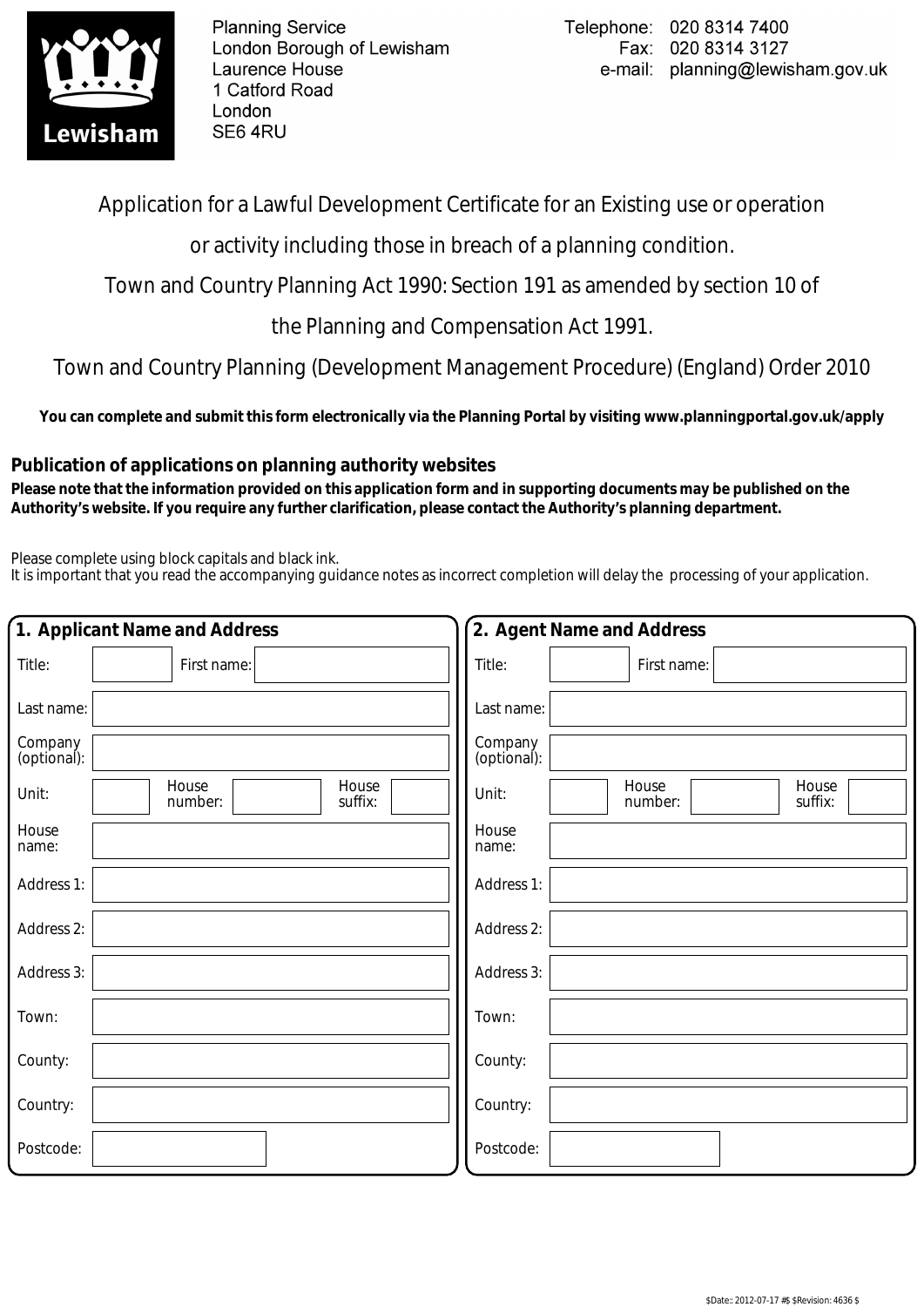| 3. Site Address Details<br>Please provide the full postal address of the application site.<br>House<br>Unit:<br>number:<br>House<br>name:<br>Address 1:<br>Address 2:<br>Address 3:<br>Town:<br>County:<br>Postcode<br>(optional):<br>Description of location or a grid reference.<br>(must be completed if postcode is not known):<br>Easting:<br>Description: | House<br>suffix:<br>Northing:                                        | 4. Pre-application Advice<br>authority about this application?<br>application more efficiently).<br>Officer name:<br>Reference:                                                                                  |                                                                           | Please tick if the full contact details are not<br>known, and then complete as much as possible:<br>Date (DD/MM/YYYY):<br>(must be pre-application submission)<br>Details of pre-application advice received? | Has assistance or prior advice been sought from the local<br>Yes<br>No<br>If Yes, please complete the following information about the advice<br>you were given. (This will help the authority to deal with this |  |  |
|-----------------------------------------------------------------------------------------------------------------------------------------------------------------------------------------------------------------------------------------------------------------------------------------------------------------------------------------------------------------|----------------------------------------------------------------------|------------------------------------------------------------------------------------------------------------------------------------------------------------------------------------------------------------------|---------------------------------------------------------------------------|---------------------------------------------------------------------------------------------------------------------------------------------------------------------------------------------------------------|-----------------------------------------------------------------------------------------------------------------------------------------------------------------------------------------------------------------|--|--|
|                                                                                                                                                                                                                                                                                                                                                                 |                                                                      |                                                                                                                                                                                                                  |                                                                           |                                                                                                                                                                                                               |                                                                                                                                                                                                                 |  |  |
| 5. Lawful Development Certificate - Interest In Land<br>Please state the applicant's interest in the land:<br>Yes<br>No<br>Owner:                                                                                                                                                                                                                               | Lessee:                                                              | No<br>Yes                                                                                                                                                                                                        |                                                                           | Occupier:                                                                                                                                                                                                     | Yes<br>No                                                                                                                                                                                                       |  |  |
| Name                                                                                                                                                                                                                                                                                                                                                            | Address                                                              | If Yes to Lessee or Occupier please give details of the owner and state whether they have been informed in writing of this application:<br>Have they been informed<br>in writing of the application<br>Yes<br>No |                                                                           |                                                                                                                                                                                                               |                                                                                                                                                                                                                 |  |  |
|                                                                                                                                                                                                                                                                                                                                                                 |                                                                      |                                                                                                                                                                                                                  |                                                                           |                                                                                                                                                                                                               |                                                                                                                                                                                                                 |  |  |
| If No to all the above, please give name and address of anyone you know who has an interest in the land:                                                                                                                                                                                                                                                        |                                                                      |                                                                                                                                                                                                                  |                                                                           |                                                                                                                                                                                                               |                                                                                                                                                                                                                 |  |  |
| Name                                                                                                                                                                                                                                                                                                                                                            | State the nature<br>of their interest<br>(if known)                  | Yes                                                                                                                                                                                                              | State whether they<br>have been informed<br>about this application<br>No. | If No, please<br>explain why not                                                                                                                                                                              |                                                                                                                                                                                                                 |  |  |
|                                                                                                                                                                                                                                                                                                                                                                 |                                                                      |                                                                                                                                                                                                                  |                                                                           |                                                                                                                                                                                                               |                                                                                                                                                                                                                 |  |  |
|                                                                                                                                                                                                                                                                                                                                                                 |                                                                      |                                                                                                                                                                                                                  |                                                                           |                                                                                                                                                                                                               |                                                                                                                                                                                                                 |  |  |
|                                                                                                                                                                                                                                                                                                                                                                 |                                                                      |                                                                                                                                                                                                                  |                                                                           |                                                                                                                                                                                                               |                                                                                                                                                                                                                 |  |  |
|                                                                                                                                                                                                                                                                                                                                                                 |                                                                      |                                                                                                                                                                                                                  |                                                                           |                                                                                                                                                                                                               |                                                                                                                                                                                                                 |  |  |
| 6. Authority Employee / Member<br>With respect to the Authority, I am:<br>(a) a member of staff<br>(b) an elected member<br>If Yes, please provide details of the name, relationship and role                                                                                                                                                                   | (c) related to a member of staff<br>(d) related to an elected member |                                                                                                                                                                                                                  | Yes                                                                       |                                                                                                                                                                                                               | Do any of these statements apply to you?<br>No                                                                                                                                                                  |  |  |

\$Date:: 2012-07-17 #\$ \$Revision: 4636 \$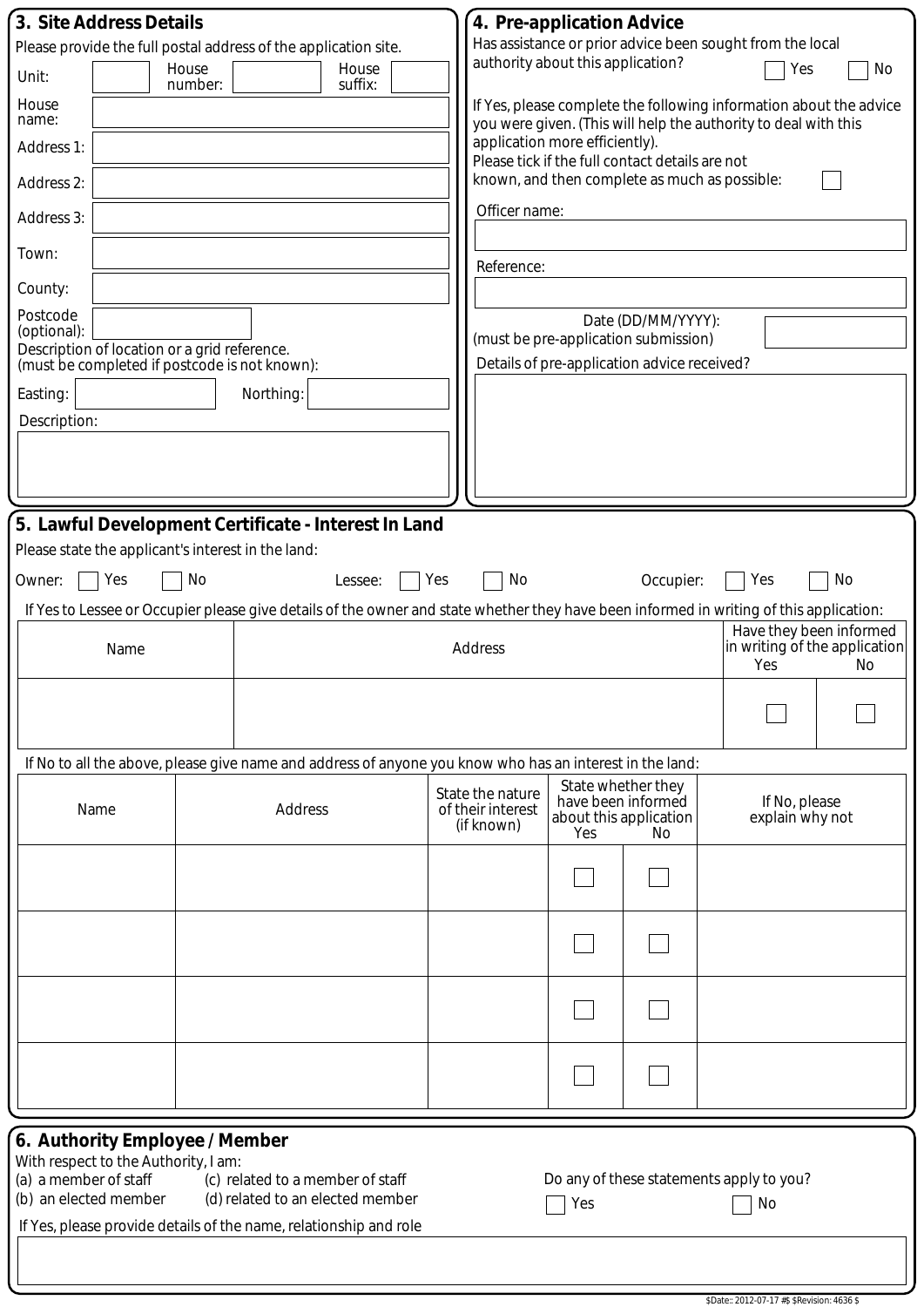| 7. Description of Use, Building Works or Activity                                                                                                                                                                                                                       | 8. Description of Existing Use, Building Works or Activity                                                                                                                                                                                                                          |  |  |  |  |  |  |  |
|-------------------------------------------------------------------------------------------------------------------------------------------------------------------------------------------------------------------------------------------------------------------------|-------------------------------------------------------------------------------------------------------------------------------------------------------------------------------------------------------------------------------------------------------------------------------------|--|--|--|--|--|--|--|
| Please state for which of these you need a lawful development<br>certificate/building works (you must tick at least one option):                                                                                                                                        | What is the existing site use(s) for which the certificate of                                                                                                                                                                                                                       |  |  |  |  |  |  |  |
| No.<br>An existing use:<br>Yes                                                                                                                                                                                                                                          | lawfulness is being sought? Please fully describe each use and<br>state which part of the land the use relates to:                                                                                                                                                                  |  |  |  |  |  |  |  |
| No<br>Yes<br>Existing building works:                                                                                                                                                                                                                                   |                                                                                                                                                                                                                                                                                     |  |  |  |  |  |  |  |
| An existing use, building work or<br>No<br>Yes<br>activity in breach of a condition:                                                                                                                                                                                    |                                                                                                                                                                                                                                                                                     |  |  |  |  |  |  |  |
| Being a use, building works or activity which is still going on at the<br>date of this application                                                                                                                                                                      |                                                                                                                                                                                                                                                                                     |  |  |  |  |  |  |  |
| If Yes to either 'an existing use' or 'an existing use in breach of a<br>condition', please state which one of the Use Classes of the Town<br>and Country Planning (Use Classes) Order 1987 (as amended) the<br>use relates to:                                         |                                                                                                                                                                                                                                                                                     |  |  |  |  |  |  |  |
|                                                                                                                                                                                                                                                                         |                                                                                                                                                                                                                                                                                     |  |  |  |  |  |  |  |
|                                                                                                                                                                                                                                                                         |                                                                                                                                                                                                                                                                                     |  |  |  |  |  |  |  |
| 9. Grounds For Application For A Lawful Development Certificate                                                                                                                                                                                                         |                                                                                                                                                                                                                                                                                     |  |  |  |  |  |  |  |
| Please state under what grounds is the certificate sought (you must tick at least one box):                                                                                                                                                                             |                                                                                                                                                                                                                                                                                     |  |  |  |  |  |  |  |
| The use began more than 10 years before the date of this application.                                                                                                                                                                                                   |                                                                                                                                                                                                                                                                                     |  |  |  |  |  |  |  |
| The use, building works or activity in breach of condition began more than 10 years before the date of this application.                                                                                                                                                |                                                                                                                                                                                                                                                                                     |  |  |  |  |  |  |  |
| The use began within the last 10 years, as a result of a change of use not requiring planning permission, and there has not been a<br>change of use requiring planning permission in the last 10 years.                                                                 |                                                                                                                                                                                                                                                                                     |  |  |  |  |  |  |  |
| The building works (for instance, building or engineering works) were substantially completed more than four years before the date<br>of this application.                                                                                                              |                                                                                                                                                                                                                                                                                     |  |  |  |  |  |  |  |
| The use as a single dwelling house began more than four years before the date of this application.                                                                                                                                                                      |                                                                                                                                                                                                                                                                                     |  |  |  |  |  |  |  |
| from planning permission granted under the Act or by the General Permitted Development Order).                                                                                                                                                                          | Other - please specify (this might include claims that the change of use or building work was not development, or that it benefited                                                                                                                                                 |  |  |  |  |  |  |  |
| If the certificate is sought on 'Other' grounds please give details:                                                                                                                                                                                                    |                                                                                                                                                                                                                                                                                     |  |  |  |  |  |  |  |
|                                                                                                                                                                                                                                                                         |                                                                                                                                                                                                                                                                                     |  |  |  |  |  |  |  |
|                                                                                                                                                                                                                                                                         |                                                                                                                                                                                                                                                                                     |  |  |  |  |  |  |  |
| If applicable, please give the reference number of any existing planning permission, lawful development certificate or enforcement<br>notice affecting the application site. Include its date and the number of any condition being breached:<br>Condition<br>Reference |                                                                                                                                                                                                                                                                                     |  |  |  |  |  |  |  |
| Number:<br>Number:                                                                                                                                                                                                                                                      | Date (DD/MM/YYYY):<br>(must be pre application submission)                                                                                                                                                                                                                          |  |  |  |  |  |  |  |
| Please state why a Lawful Development Certificate should be granted:                                                                                                                                                                                                    |                                                                                                                                                                                                                                                                                     |  |  |  |  |  |  |  |
|                                                                                                                                                                                                                                                                         |                                                                                                                                                                                                                                                                                     |  |  |  |  |  |  |  |
|                                                                                                                                                                                                                                                                         |                                                                                                                                                                                                                                                                                     |  |  |  |  |  |  |  |
| 10. Information In Support Of A Lawful Development Certificate                                                                                                                                                                                                          |                                                                                                                                                                                                                                                                                     |  |  |  |  |  |  |  |
| When was the use or activity begun, or the<br>(date must be pre-application submission)<br>(DD/MM/YYYY)<br>building works substantially completed:                                                                                                                      |                                                                                                                                                                                                                                                                                     |  |  |  |  |  |  |  |
| No<br>Yes<br>In the case of an existing use or activity in breach of conditions has there been any interruption?                                                                                                                                                        |                                                                                                                                                                                                                                                                                     |  |  |  |  |  |  |  |
| interruption occurred:                                                                                                                                                                                                                                                  | If Yes, please provide details of the dates, duration and any discontinuance of the development which is the subject of this application. If<br>your application is based on the claim that a use or activity has been ongoing for a period of years, please state exactly when any |  |  |  |  |  |  |  |
|                                                                                                                                                                                                                                                                         |                                                                                                                                                                                                                                                                                     |  |  |  |  |  |  |  |
|                                                                                                                                                                                                                                                                         |                                                                                                                                                                                                                                                                                     |  |  |  |  |  |  |  |

In the case of an existing use of land, has there been any material change  $\Box$  . Wes North a certificate is sought? Wes North a certificate is sought? If Yes please provide details?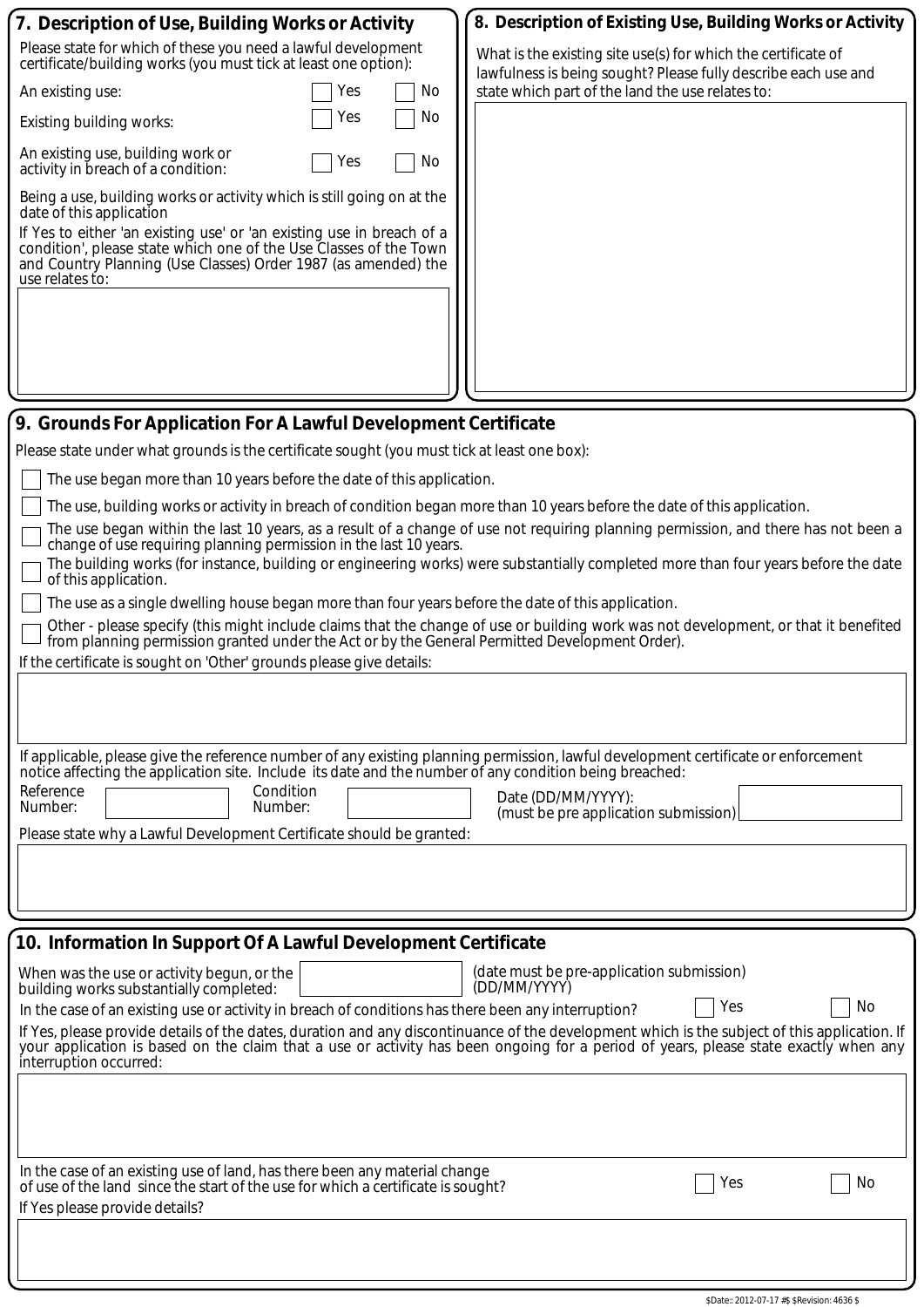| If Yes, please complete the following table:                |                    |                         |       |      |                     |              | 10. Information In Support Of A Lawful Development Certificate (Continued) - Residential Information<br>Does the application for a Certificate relate to a residential use where the number of residential units has changed? |                         |                |       |      | Yes     | No                     |
|-------------------------------------------------------------|--------------------|-------------------------|-------|------|---------------------|--------------|-------------------------------------------------------------------------------------------------------------------------------------------------------------------------------------------------------------------------------|-------------------------|----------------|-------|------|---------|------------------------|
|                                                             |                    | <b>Proposed Housing</b> |       |      |                     |              |                                                                                                                                                                                                                               | <b>Existing Housing</b> |                |       |      |         |                        |
|                                                             | Number of Bedrooms |                         | Total |      | Number of Bedrooms  |              |                                                                                                                                                                                                                               |                         |                | Total |      |         |                        |
|                                                             | 1                  | 2                       | 3     | $4+$ | Unknown             |              |                                                                                                                                                                                                                               | 1                       | 2              | 3     | $4+$ | Unknown |                        |
| <b>Market</b><br><b>Housing</b>                             |                    |                         |       |      |                     |              | <b>Market</b><br>Housing                                                                                                                                                                                                      |                         |                |       |      |         |                        |
| Houses                                                      |                    |                         |       |      |                     | a            | Houses                                                                                                                                                                                                                        |                         |                |       |      |         | a                      |
| <b>Flats &amp; Maisonettes</b>                              |                    |                         |       |      |                     | b            | <b>Flats &amp; Maisonettes</b>                                                                                                                                                                                                |                         |                |       |      |         | b                      |
| Live-Work Units                                             |                    |                         |       |      |                     | $\cal C$     | Live-Work Units                                                                                                                                                                                                               |                         |                |       |      |         | С                      |
| <b>Cluster Flats</b>                                        |                    |                         |       |      |                     | d            | <b>Cluster Flats</b>                                                                                                                                                                                                          |                         |                |       |      |         | d                      |
| <b>Sheltered Housing</b>                                    |                    |                         |       |      |                     | e            | Sheltered Housing                                                                                                                                                                                                             |                         |                |       |      |         | $\mathop{\mathcal{C}}$ |
| <b>Bedsit/Studios</b>                                       |                    |                         |       |      |                     |              | <b>Bedsit/Studios</b>                                                                                                                                                                                                         |                         |                |       |      |         | f                      |
| Unknown                                                     |                    |                         |       |      |                     | g            | Unknown                                                                                                                                                                                                                       |                         |                |       |      |         | $\mathcal G$           |
| Market Housing Total $(a + b + c + d + e + f + g) =$        |                    |                         |       |      |                     | A            | Market Housing Total $(a + b + c + d + e + f + g) =$                                                                                                                                                                          |                         |                |       |      |         | E                      |
| <b>Social Rented</b><br><b>Housing</b>                      | 1                  | 2                       | 3     | $4+$ | Unknown             |              | <b>Social Rented</b><br>Housing                                                                                                                                                                                               | 1                       | 2              | 3     | $4+$ | Unknown |                        |
| Houses                                                      |                    |                         |       |      |                     | a            | Houses                                                                                                                                                                                                                        |                         |                |       |      |         | a                      |
| <b>Flats &amp; Maisonettes</b>                              |                    |                         |       |      |                     | b            | <b>Flats &amp; Maisonettes</b>                                                                                                                                                                                                |                         |                |       |      |         | b                      |
| Live-Work Units                                             |                    |                         |       |      |                     | С            | Live-Work Units                                                                                                                                                                                                               |                         |                |       |      |         | $\cal C$               |
| <b>Cluster Flats</b>                                        |                    |                         |       |      |                     | d            | <b>Cluster Flats</b>                                                                                                                                                                                                          |                         |                |       |      |         | d                      |
| Sheltered Housing                                           |                    |                         |       |      |                     | $\mathcal C$ | <b>Sheltered Housing</b>                                                                                                                                                                                                      |                         |                |       |      |         | e                      |
| Bedsit/Studios                                              |                    |                         |       |      |                     |              | <b>Bedsit/Studios</b>                                                                                                                                                                                                         |                         |                |       |      |         | f                      |
| Unknown                                                     |                    |                         |       |      |                     | g            | Unknown                                                                                                                                                                                                                       |                         |                |       |      |         | $\mathcal G$           |
| Social Rented Housing Total $(a + b + c + d + e + f + g) =$ |                    |                         |       |      |                     | B            | Social Rented Housing Total $(a + b + c + d + e + f + g) =$                                                                                                                                                                   |                         |                |       |      |         | F                      |
| Intermediate<br><b>Housing</b>                              |                    | $\overline{2}$          | 3     | $4+$ | Unknown             |              | Intermediate<br>Housing                                                                                                                                                                                                       |                         | $\overline{2}$ | 3     | $4+$ | Unknown |                        |
| Houses                                                      |                    |                         |       |      |                     | a            | Houses                                                                                                                                                                                                                        |                         |                |       |      |         | a                      |
| <b>Flats &amp; Maisonettes</b>                              |                    |                         |       |      |                     | b            | Flats & Maisonettes                                                                                                                                                                                                           |                         |                |       |      |         | b                      |
| Live-Work Units                                             |                    |                         |       |      |                     | С            | Live-Work Units                                                                                                                                                                                                               |                         |                |       |      |         | С                      |
| <b>Cluster Flats</b>                                        |                    |                         |       |      |                     | d            | <b>Cluster Flats</b>                                                                                                                                                                                                          |                         |                |       |      |         | d                      |
| <b>Sheltered Housing</b>                                    |                    |                         |       |      |                     | $\mathcal C$ | <b>Sheltered Housing</b>                                                                                                                                                                                                      |                         |                |       |      |         | e                      |
| Bedsit/Studios                                              |                    |                         |       |      |                     |              | Bedsit/Studios                                                                                                                                                                                                                |                         |                |       |      |         | f                      |
| Unknown                                                     |                    |                         |       |      |                     | g            | Unknown                                                                                                                                                                                                                       |                         |                |       |      |         | $\mathcal G$           |
| Intermediate Housing Total $(a + b + c + d + e + f + g) =$  |                    |                         |       |      |                     | C            | Intermediate Housing Total $(a + b + c + d + e + f + g) =$                                                                                                                                                                    |                         |                |       |      |         | G                      |
| <b>Key Worker</b><br>Housing                                | 1                  | $\overline{2}$          | 3     | $4+$ | <b>Unknown</b>      |              | <b>Key Worker</b><br>Housing                                                                                                                                                                                                  | 1                       | $\overline{2}$ | 3     | $4+$ | Unknown |                        |
| Houses                                                      |                    |                         |       |      |                     | a            | Houses                                                                                                                                                                                                                        |                         |                |       |      |         | a                      |
| <b>Flats &amp; Maisonettes</b>                              |                    |                         |       |      |                     | b            | <b>Flats &amp; Maisonettes</b>                                                                                                                                                                                                |                         |                |       |      |         | b                      |
| Live-Work Units                                             |                    |                         |       |      |                     | $\mathcal C$ | Live-Work Units                                                                                                                                                                                                               |                         |                |       |      |         | $\cal C$               |
| <b>Cluster Flats</b>                                        |                    |                         |       |      |                     | d            | <b>Cluster Flats</b>                                                                                                                                                                                                          |                         |                |       |      |         | d                      |
| Sheltered Housing                                           |                    |                         |       |      |                     | $\mathcal C$ | <b>Sheltered Housing</b>                                                                                                                                                                                                      |                         |                |       |      |         | e                      |
| Bedsit/Studios                                              |                    |                         |       |      |                     |              | Bedsit/Studios                                                                                                                                                                                                                |                         |                |       |      |         |                        |
| Unknown                                                     |                    |                         |       |      |                     | g            | Unknown                                                                                                                                                                                                                       |                         |                |       |      |         | $\mathcal G$           |
| Key Worker Housing Total $(a + b + c + d + e + f + g) =$    |                    |                         |       |      |                     | D            | Key Worker Housing Total $(a + b + c + d + e + f + g) =$                                                                                                                                                                      |                         |                |       |      |         | H                      |
| <b>Proposed Housing Grand Total</b>                         |                    |                         |       |      | $(A + B + C + D) =$ |              | Existing Housing Grand Total $(E + F + G + H) =$                                                                                                                                                                              |                         |                |       |      |         |                        |

**TOTAL NET GAIN or LOSS of RESIDENTIAL UNITS (Proposed Housing Grand Total - Existing Housing Grand Total):**